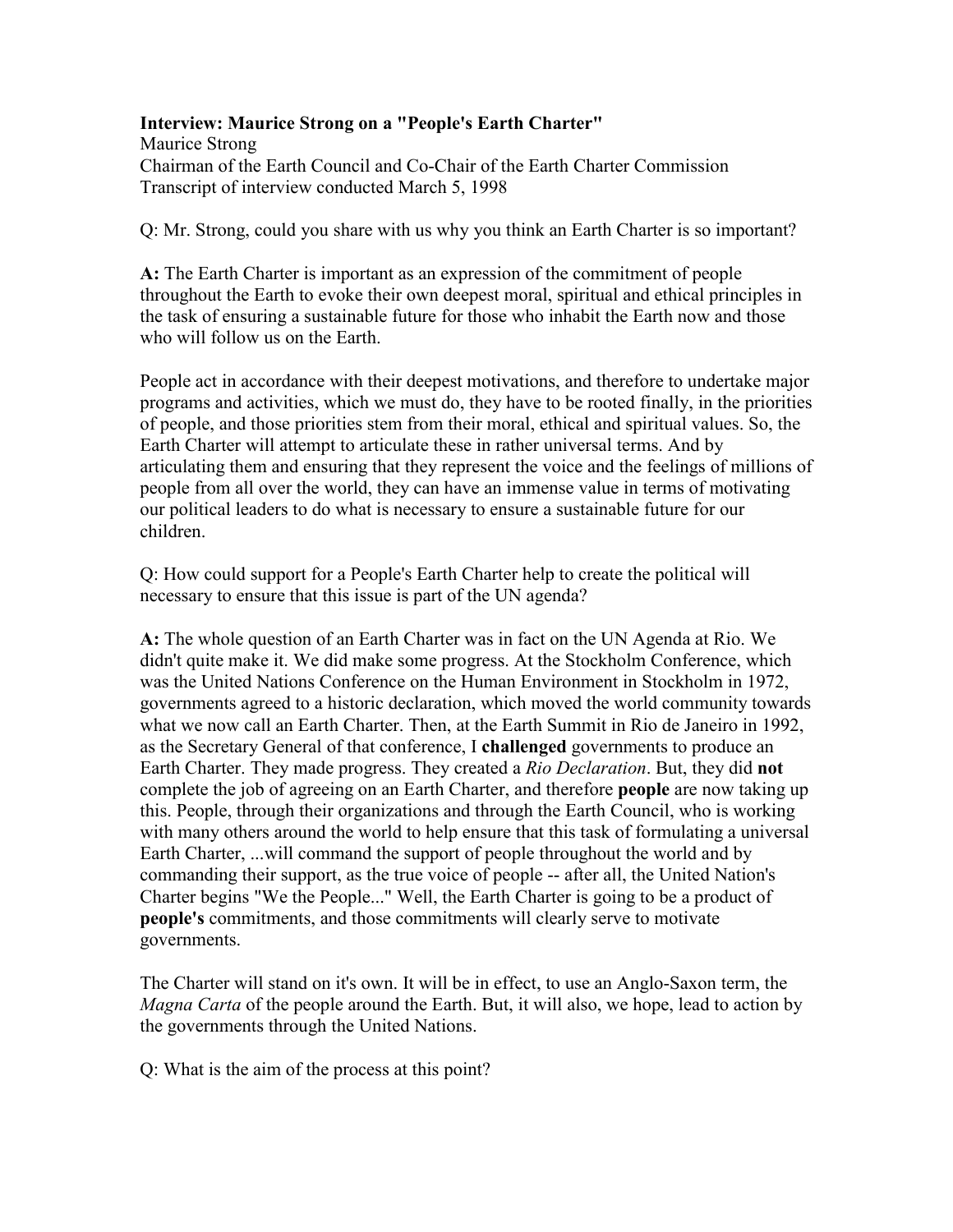A: The aim of the process is to bring the Earth Charter to people everywhere; to enlist the cooperation and the help of organizations of every kind: citizen's organizations, nongovernmental organizations, educational organizations, youth organizations, and of course religious and spiritual organizations -- to enlist all of them in this task of trying to ensure that the Earth Charter reflects the thinking, and the concerns, and the values of people everywhere.

Now of course, people are different; people have different perceptions and different values. But, out of this we want to distill those **universal values** which we all must share in order to ensure our common future. And, to put it language that speaks to people everywhere but also ensures that people are the source of the Charter. And, therefore we need and we invite the help and the participation of organizations and people throughout the world to ensure that the Charter has the most universal possible acceptance, and that it is rooted in the true participation and the contributions of people everywhere. And we want those contributions. The more contributions, the more participation, the more will be the credibility and the validity and the political influence of the Charter.

Q: Why or how is a People's Earth Charter going to make a difference?

A: Of course, charters don't solve everything. We know for example, those of us who follow the Christian faith, know the Ten Commandments. We embrace them. We value them. We try to live up to them. But, we know that it has never been totally possible for people to do that. But that does not stop us from striving. Now, we know that the Earth Charter will contain values and principles concerning how people must relate to each other, how they must treat each other and how they must relate to the Earth. And these principles will be principles to which we must aspire, principles that will motivate our conduct. But, we also know that those principles won't come immediately into force. Everybody will not suddenly embrace them. But we hope that everybody will respect them, everyone will try to base their lives on these principles and only by doing that can we ensure that the Earth will remain a safe and hospitable home for those who follow us on it.

Q: There has been a lot of concern about the role the Earth Charter will play in the UN negotiations. Is one of the ultimate goals of the project to receive an official endorsement by the UN?

A: Well, it does not depend on that. Let me be very clear, this is a People's Earth Charter. It will have its power, it will have its influence because it comes from people. That's why we want to ensure that people throughout the world, the **maximum** number of people, are involved. That is what will give it its authenticity. That is what will give it its credibility. That is even more important than putting it on the UN Agenda. But by doing that, then that will make it inevitable that the UN will take note of it, and hopefully it will then lead to a process of producing a formalized Earth Charter.

But, let us be very clear, the UN action is not going to be the only goal. The real goal of the Earth Charter is that it will in fact become like the Ten Commandments, like the